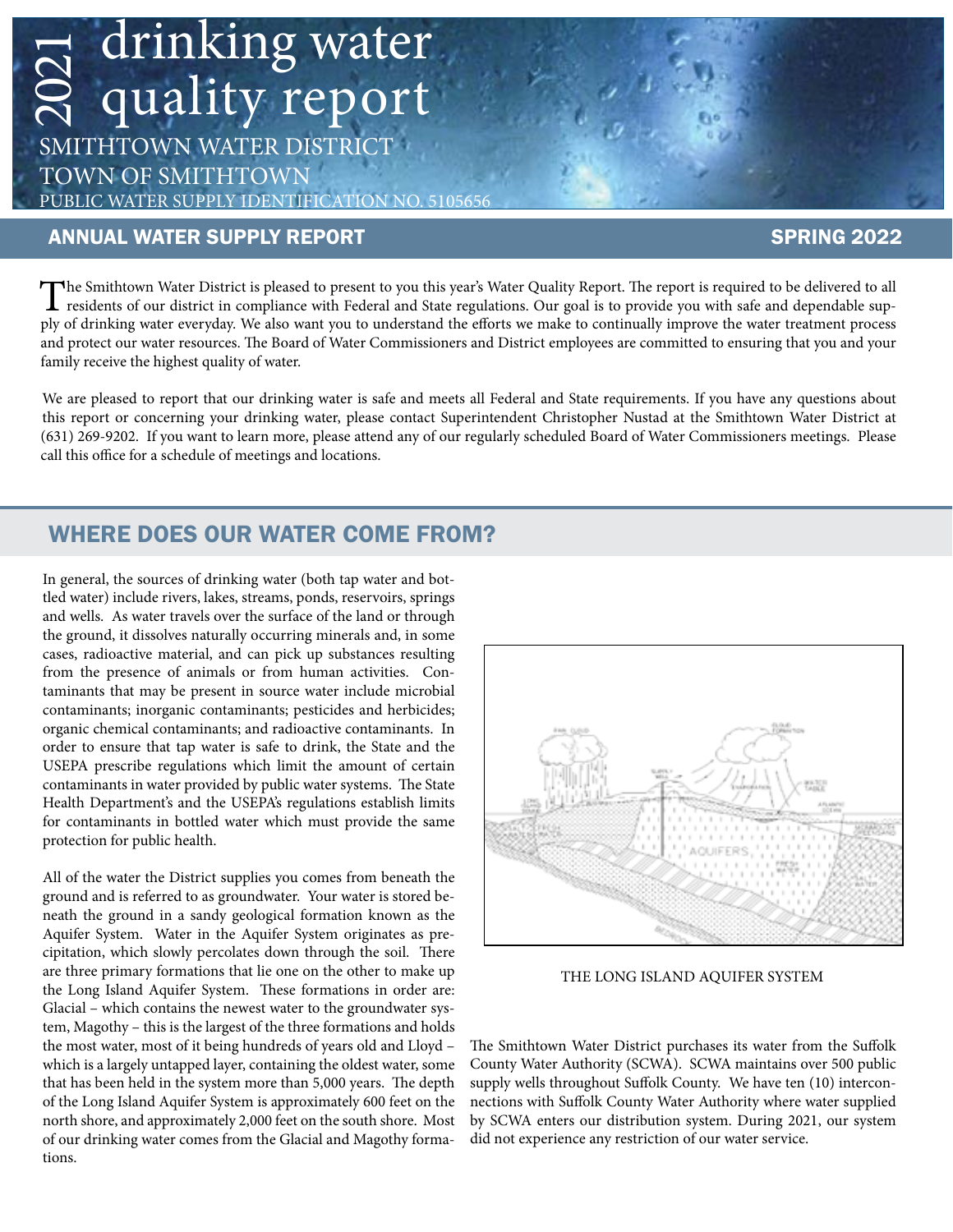The Smithtown Water District was organized in 1948 as a municipal water district, and serves about 20,601 people through 5,880 connections. We have about 84 miles of water main, and 583 fire hydrants (which are painted red and silver). The total amount of water withdrawn in 2021 was 952.2 million gallons, of which approximately 97% was billed directly to the customers. Most of the non-revenue for water was used in water main flushing, fire fighting, and water main breaks. The District utilizes a unit price billing schedule with the consumer being billed at \$2.56 per 1,000 gallons with a quarterly base fee of \$27.58 plus a \$20 per quarter water treatment charge. Water bills are mailed quarterly.

## FACTS AND FIGURES DO I NEED TO TAKE SPECIAL PRECAUTIONS

Although our drinking water met or exceeded State and Federal regulations, some people may be more vulnerable to disease causing microorganisms or pathogens in drinking water than the general population. Immuno-compromised persons such as persons with cancer undergoing chemotherapy, persons who have undergone organ transplants, people with HIV/AIDS or other immune system disorders, some elderly, and infants can be particularly at risk from infections. These people should seek advice from their healthcare provider about their drinking water. EPA/CDC guidelines on appropriate means to lessen the risk of infection by Cryptosporidium, Giardia and other microbial pathogens are available from the Safe Drinking Water Hotline (800-426-4791).

### ARE THERE CONTAMINANTS IN OUR DRINKING WATER?

As the State regulations require, we routinely test your drinking water for numerous contaminants. These contaminants include: total coliform, bacteria, turbidity, inorganic compounds, nitrate, nitrite, 26 metals including lead and copper, 85 volatile organic compounds, total trihalomethanes, and synthetic organic compounds which include 22 pesticides. The table of detected contaminants describes compounds that were detected in your drinking water. We have also tested for other contaminants that were not found in your drinking water. A complete list can be obtained from our office. The State allows us to test for some contaminants less than once a year because the concentrations of these contaminants do not change frequently. Some of our data, though representative, are more than a year old.

SCWA provides treatment at all wells to improve the quality of the water pumped prior to distribution to the consumer. The pH of the pumped water is adjusted upward to about 7.2 to reduce corrosive action between the water and water mains and in-house plumbing by the addition of lime (calcium hydroxide). Chlorine is also added to the water for disinfecting purposes.

The hardness of our water is considered low (soft). We average 36ppm. Hardness expressed as calcium carbonate (CACO3), increases the consumption of soap.

SCWA provides the water for quality test results by distribution area as well as by individual well. The Smithtown Water District conducts water quality testing from the distribution system.

It should be noted that all drinking water, including bottled drinking water, may reasonably be expected to contain at least small amounts of some contaminants. The presence of contaminants does not necessarily indicate that water poses a health risk. More information about contaminants and potential health effects can be obtained by calling the EPA's Safe Drinking Water Hotline (1-800-426-4791) or the Suffolk County Health Department at (631) 852-5810 or www. epa.gov/safewater.

#### ADDITIONAL TESTING

The District was not required to take radiological samples. Also, because of past testing, Suffolk County has been waived from testing for the following SOCs and Pesticides; Aldicarb, Aldicarb sulfone, Aldicarb sulfoxide, Carbaryl, Carbofuran, 3-hydroxycarbofuran, methomyl, oxamyl, alachlor, aldrin, chlordane, dieldrin, enfrin, heptachlor, heptachlor epoxide, lindane, methoxychlor, dibromochloropropane, and ethylene dibromide.

Every three years we are required to perform lead and copper water sampling from specific houses. Houses are chosen according to the NYS Health Department regulations. There are no houses with lead services in our District, so houses were chosen from those built just before the lead solder ban went into effect in the Town of Smithtown (1982). We thank those houses that participate in the testing program. In our 2019 sampling program, no samples exceeded the lead Action Level Limit of 15 ug/L (ppb) and no samples exceeded the copper Action Level Limit of 1.3 mg/L (ppm). In 2019, the 90th percentile result for lead was 1.5 ppb, and for copper it was 0.20 ppm. The range for lead was ND (not detectable) to 9.5 ppb. The range for copper was ND to 0.22 ppm.

If present, elevated levels of lead can cause serious health problems, especially for pregnant women, infants, and young children. It is possible that lead levels at your home may be higher than at other homes in the community as a result of materials used in your home's plumbing. The Smithtown Water District is responsible for providing high quality drinking water, but cannot control the variety of materials used in plumbing components. When your drinking water has been sitting for several hours, you can minimize the potential for lead exposure by flushing your tap for 30 seconds to two minutes before using water for drinking or cooking. If you are concerned about lead in your water, testing methods and steps you can take to minimize exposure is available from the Safe Drinking Water Hotline (1-800-426-4791) or at http://www.epa.gov/safewater/lead.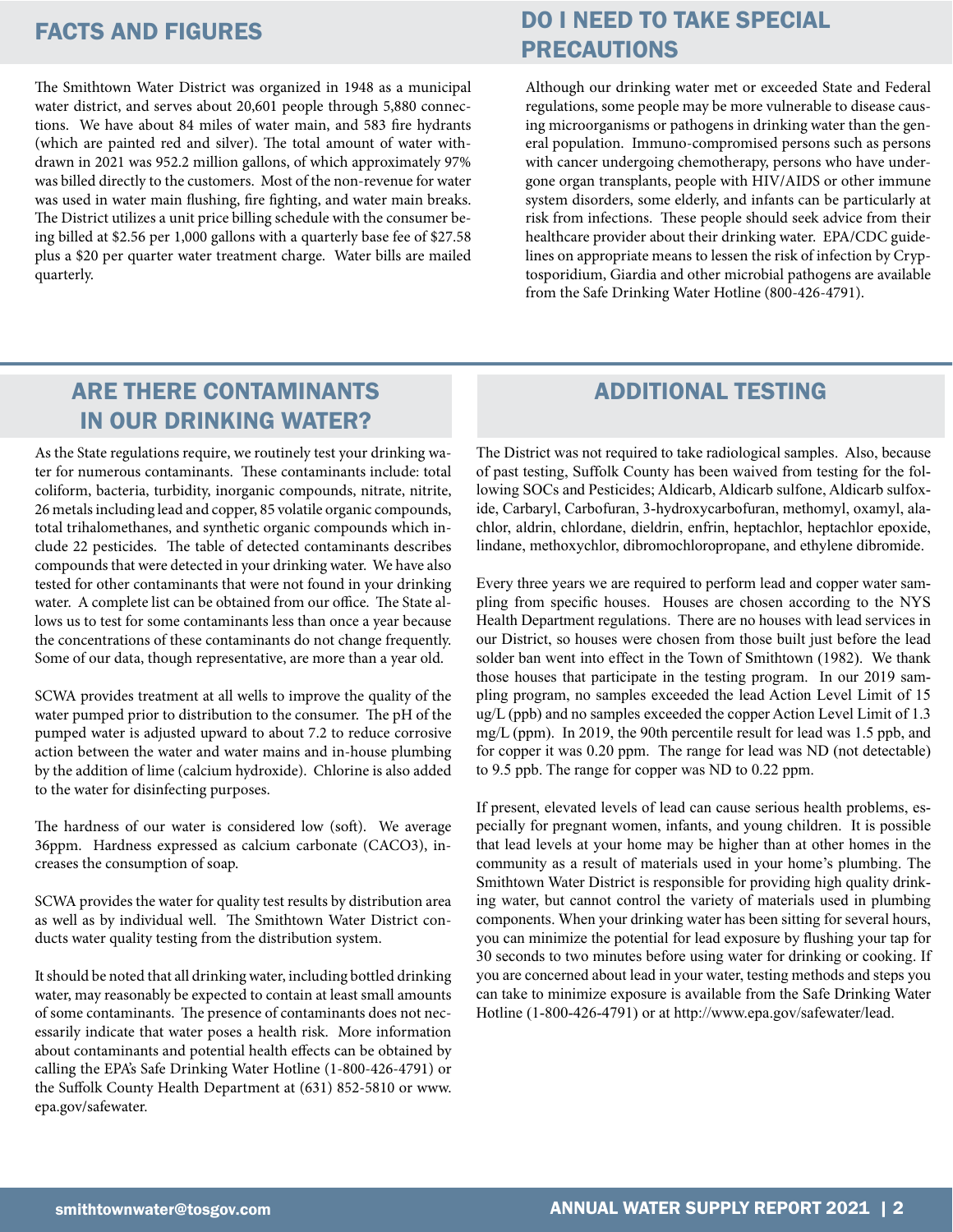#### 2021 DRINKING WATER QUALITY REPORT - TABLE OF DETECTED PARAMETERS

| Contaminants                                                       | Violation<br>(Yes/No) | Date of Sample           | Level Detected<br>(Maximum Range) | Unit<br>Measurement      | <b>MCLG</b>              | Regulatory Limit<br>(MCL or AL) | <b>Likely Source</b><br>of Contaminant                                     |
|--------------------------------------------------------------------|-----------------------|--------------------------|-----------------------------------|--------------------------|--------------------------|---------------------------------|----------------------------------------------------------------------------|
| <b>Inorganic Contaminants</b>                                      |                       |                          |                                   |                          |                          |                                 |                                                                            |
| Copper                                                             | N <sub>o</sub>        | <b>July 2019</b>         | $ND -0.22$<br>$0.20^{(1)}$        | mg/l                     | 1.3                      | $AL = 1.3$                      | Corrosion of household<br>plumbing systems; Erosion of<br>natural deposits |
| Lead                                                               | N <sub>o</sub>        | <b>July 2019</b>         | $ND -9.5$<br>$1.5^{(1)}$          | $\frac{u}{g}$            | $\boldsymbol{0}$         | $AL = 15$                       | Corrosion of household<br>plumbing systems; Erosion of<br>natural deposits |
| Barium                                                             | N <sub>o</sub>        | 03/09/21                 | $0.0083 - 0.027$                  | mg/l                     | $\overline{2}$           | $MCL = 2.0$                     | Naturally occurring                                                        |
| Sodium                                                             | N <sub>0</sub>        | 07/20/21                 | $10.0 - 17.7$                     | mg/l                     | n/a                      | No $MCL^{(2)}$                  | Naturally occurring                                                        |
| Color                                                              | N <sub>o</sub>        | 03/09/21                 | $ND - 5.0$                        | Units                    | n/a                      | $MCL = 15$                      | Naturally occurring                                                        |
| Chloride                                                           | N <sub>o</sub>        | 03/09/21                 | $15.9 - 61.9$                     | mg/l                     | n/a                      | $MCL = 250$                     | Naturally occurring                                                        |
| Nitrate                                                            | No                    | 03/09/21                 | $2.8 - 3.9$                       | mg/l                     | 10                       | $MCL = 10$                      | Runoff from fertilizer and leach-<br>ing from septic tanks and sewage      |
| pH                                                                 | N <sub>o</sub>        | 07/20/21                 | $6.8 - 7.3$                       | pH Units                 | n/a                      | n/a                             | Measure of water acidity or<br>alkalinity                                  |
| Calcium Hardness                                                   | N <sub>o</sub>        | 07/20/21                 | $47.2 - 60.9$                     | mg/l                     | n/a                      | No MCL                          | Naturally occurring                                                        |
| <b>Total Hardness</b>                                              | N <sub>o</sub>        | 07/20/21                 | $60.4 - 75.8$                     | mg/l                     | n/a                      | No MCL                          | Naturally occurring                                                        |
| Specific Conductance                                               | No                    | 03/09/21                 | $185 - 277$                       | umhos/cm                 | n/a                      | No MCL                          | Naturally occurring                                                        |
| Chlorate                                                           | N <sub>o</sub>        | 08/13/21                 | $83.4 - 94.2$                     | $\frac{u}{g}$            | n/a                      | No MCL                          | By-Product of chlorination                                                 |
| Synthetic Organic Contaminants Including Pesticides and Herbicides |                       |                          |                                   |                          |                          |                                 |                                                                            |
| None Detected                                                      | --                    | $\overline{\phantom{a}}$ | $\overline{\phantom{a}}$          | $\overline{\phantom{a}}$ | $\overline{\phantom{a}}$ | --                              |                                                                            |
| Disinfection By-Products                                           |                       |                          |                                   |                          |                          |                                 |                                                                            |
| Chloroform                                                         | N <sub>o</sub>        | 08/10/21                 | $0.99 - 3.99$                     | $\frac{u}{g}$            | n/a                      | $MCL = 80^{(4)}$                | Disinfection by-products                                                   |
| Dibromochloromethane                                               | N <sub>o</sub>        | 08/10/21                 | $0.93 - 2.8$                      | $\frac{u}{g}$            | n/a                      | $MCL = 80^{(4)}$                | Disinfection by-products                                                   |
| <b>Bromodichloromethane</b>                                        | N <sub>0</sub>        | 08/10/21                 | $0.74 - 3.6$                      | $\frac{u}{g}$            | n/a                      | $MCL = 80^{(4)}$                | Disinfection by-products                                                   |
| <b>Bromoform</b>                                                   | N <sub>o</sub>        | 08/10/21                 | $ND - 0.79$                       | ug/l                     | n/a                      | $MCL = 80^{(4)}$                | Disinfection by-products                                                   |
| <b>Total Trihalomethanes (THMs)</b>                                | No                    | 08/10/21                 | $2.7 - 11.1$                      | $\frac{u}{g}$            | n/a                      | $MCL = 80^{(4)}$                | Disinfection by-products                                                   |
| Dichloroacetic Acid                                                | No                    | 08/10/21                 | $ND - 1.2$                        | $\frac{u g}{l}$          | n/a                      | $MCL = 60^{(5)}$                | Disinfection by-products                                                   |

#### **Definitions:**

**Maximum Contaminant Level (MCL)** - The highest level of a contaminant that is allowed in drinking water. MCLs are set as close to the MCLGs as feasible. **Maximum Contaminant Level Goal (MCLG)** - The level of a contaminant in drinking water below which there is no known or expected risk to health. MCLGs allow for a margin of safety.

**Action Level (AL)** - The concentration of a contaminant which, if exceeded, triggers treatment or other requirements which a water system must follow.

**Milligrams per liter (mg/l)** - Corresponds to one part of liquid in one million parts of liquid (parts per million - ppm).

**Micrograms per liter (ug/l)** - Corresponds to one part of liquid in one billion parts of liquid (parts per billion - ppb).

**Non-Detects (ND)** - Laboratory analysis indicates that the constituent is not present.

**pCi/L** - pico Curies per Liter is a measure of radioactivity in water.

(1) - During 2019, the District collected 33 samples for lead and copper. The 90% level is presented in the table as the maximum result. The next round of samples will occur in 2022. If present, elevated levels of lead can cause serious health problems, especially for pregnant women, infants, and young children. It is possible that lead levels at your home may be higher than at other homes in the community as a result of materials used in your home's plumbing. Smithtown Water District is responsible for providing high quality drinking water, but cannot control the variety of materials used in plumbing components. When your water has been sitting for several hours, you can minimize the potential for lead exposure by flushing your tap for 30 seconds to 2 minutes before using water for drinking or cooking. If you are concerned about lead in your water, you may wish to have your water tested. Information on lead in drinking water, testing methods, and steps you can take to minimize exposure is available from the Safe Drinking Water Hotline (1-800-426-4791) or at http://www.epa.gov/ safewater/lead

(2) - No MCL has been established for sodium. However, 20 mg/l is a recommended guideline for people on high restricted sodium diets and 270 mg/l for those on moderate sodium diets.

(3) - Iron is essential for maintaining good health. However, too much iron can cause adverse health effects. Drinking water with very large amounts of iron can cause nausea, vomiting, diarrhea, constipation and stomach pain. These effects usually diminish once the elevated iron exposure is stopped. A small number of people have a condition called hemochromatosis, in which the body absorbs and stores too much iron. People with hemochromatosis may be at greater risk for health effects resulting from too much iron in the body (sometimes called "iron overload") and should be aware of their overall iron intake. The New York State standard for iron in drinking water is 300 micrograms per liter, and is based on iron's effects on the taste, odor and color of the water.

(4) - MCL of 80 is for total sum of Total Trihalomethanes (THMs).

(5) - MCL of 60 is for total sum of five different Haloacetic Acids.